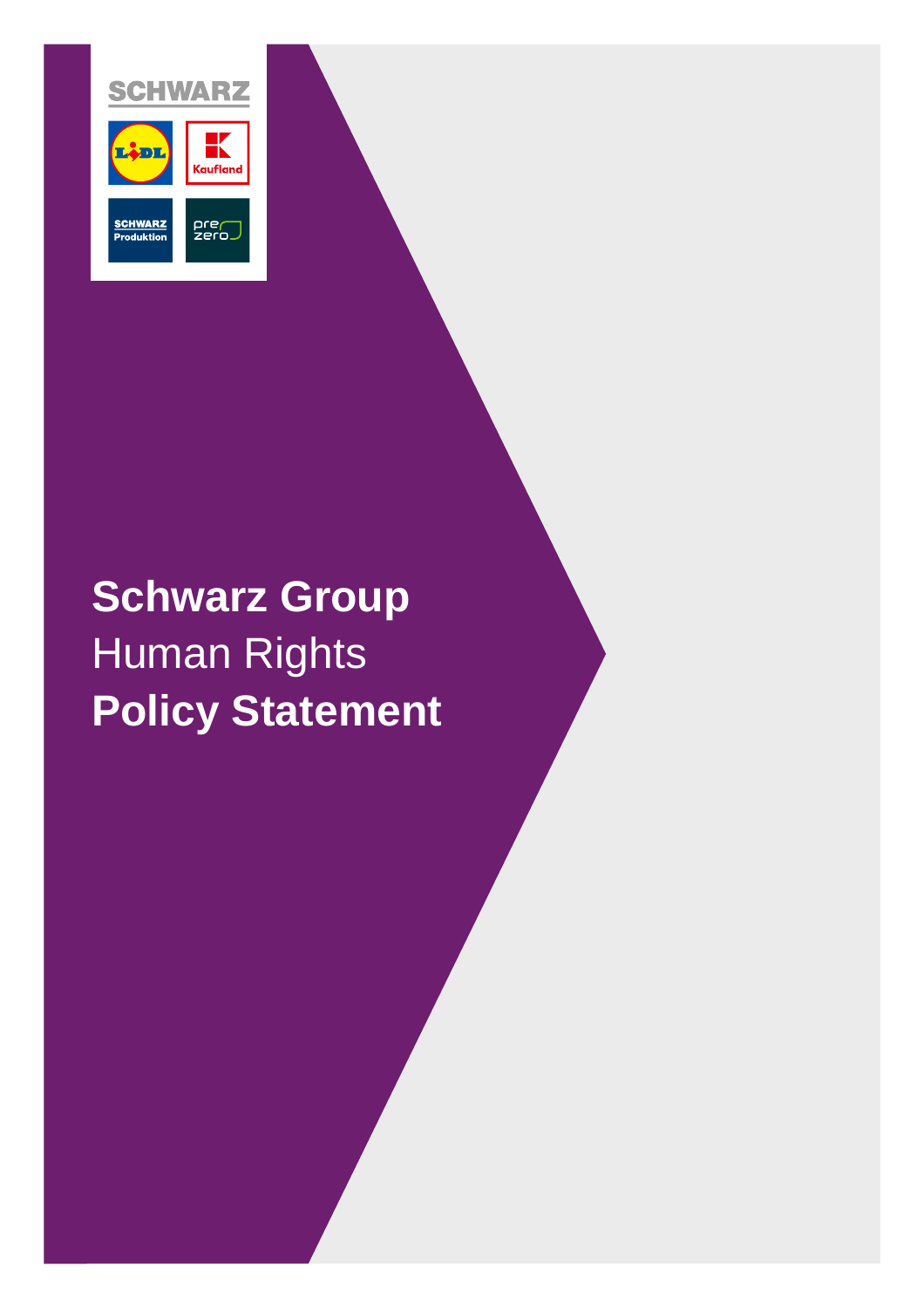## **Schwarz Group Human Rights Policy Statement**

## **Basic position**

The Schwarz Group, which includes the retail chains Kaufland and Lidl, the environmental services provider PreZero, Schwarz Produktion and Schwarz Dienstleistungen, recognizes its responsibility to respect human rights.

At every stage along our global supply and value-added chains, we strive to respect, promote and protect human rights. Together with our employees, customers, business partners and stakeholders, we work every day to advance human rights – and this is particularly expressed in our commitment to fair business practices and good working and living conditions.

On this basis, the following policy statement is issued on behalf of all companies of the Schwarz Group. It complements existing corporate principles and policies and addresses the impact of our activities at all locations and in all our business operations around the globe.

Human rights due diligence at the Schwarz Group is founded upon our commitment to upholding human rights as established in the following internationally recognized standards and guidelines:

- UN Universal Declaration of Human Rights
- UN Guiding Principles on Business & Human Rights
- UN Convention on the Rights of the Child
- UN Convention on the Elimination of All Forms of Discrimination against Women
- **International Labour Organisation (ILO) Declaration on Fundamental Principles and Rights** at Work
- OECD Guidelines for Multinational Enterprises
- The Ten Principles of the UN Global Compact

### **Our responsibilities and expectations**

The Schwarz Group respects the human rights of its employees and we expect our business partners to do the same. As such, compliance with the highest applicable standard under the laws of the local jurisdiction and the requirements of the ILO core conventions as set out in the Declaration on Fundamental Principles and Rights at Work is essential. The following principles in particular must be respected when defining working conditions:

- compliance with the prohibition on child and forced labor
- equal treatment of all employees and zero tolerance for discrimination
- ensuring health and safety at the workplace
- granting remuneration at least in the amount of the minimum wage guaranteed by law for working hours in accordance with the applicable standards
- **•** protection of personal data
- the right of all employees to establish employee representative bodies and to conduct collective bargaining governing working conditions

These principles are anchored in the codes of conduct adopted by each of the Schwarz Group companies and are incorporated into contractual agreements with our business partners.

We regard the respect for human rights as a basic prerequisite for any cooperation.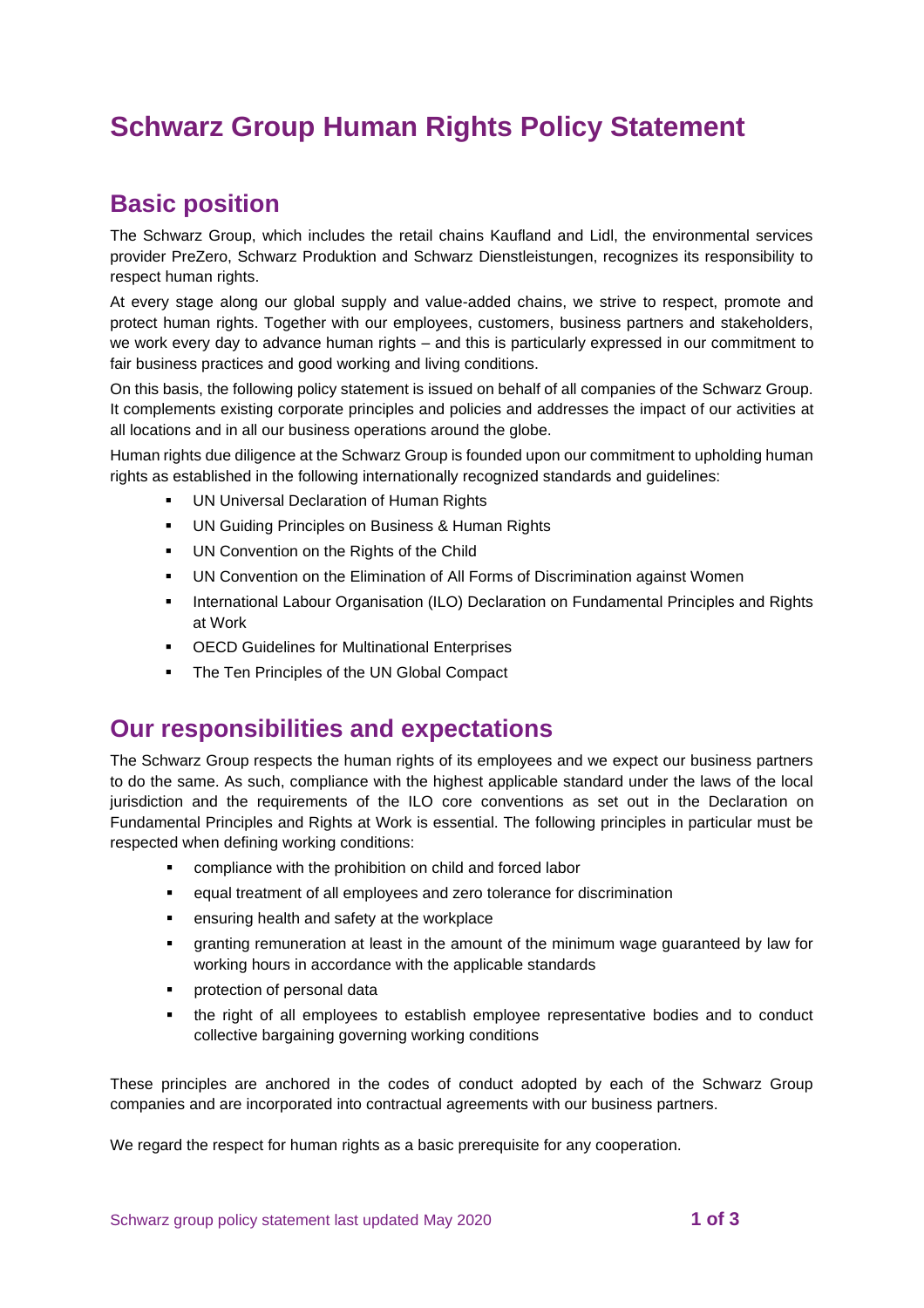Ensuring the protection of human rights in global supply chains requires a long-term commitment and a measured approach. Our aim is therefore to work together with our partners along the value chain to bring about continuous improvement in this area. We realize that we will not always be able to fully achieve all of the goals we set.

## **Our approach for implementing human rights due diligence**

Identifying the risks, assessing the potential impacts and developing effective countermeasures is an ever-present challenge in implementing human rights due diligence.

#### **Risk assessment and action**

The companies of the Schwarz Group conduct risk assessments as part of their business operations. This involves a company-specific, risk-based classification of business partners and products, for instance based on the analysis of recognized indices and studies regarding the risk assessment for countries of origin, raw materials and products and – in some cases – in consultation with civil society organizations and experts. The findings of these risk assessments are used to develop specific measures to avoid or mitigate adverse impacts caused by our business activities. In this respect, the Schwarz Group employs a combination of different measures and integrates the findings from its activities into its business processes

To adequately protect the human rights of our employees, the Schwarz Group has established the necessary processes in its corporate principles, policies and procedures. The Schwarz Group regularly conducts anonymous employee surveys in order to identify potential shortcomings early and respond accordingly. Employees are also provided unrestricted access to internal counselors and fair and transparent grievance mechanisms.

Within our sphere of control with our business partners, we systematically focus on identifying actual violations, followed up by mutual cooperation for improvement. In our non-food supply chains, for example, we have long implemented measures to monitor and develop production facilities.

The risk assessments by the Schwarz Group companies have identified a common major risk factor in the area of raw materials. The Schwarz Group therefore sets concrete goals for raw materials with high human rights risks and works continuously to implement measures. These activities include product- and raw materials-related certifications, for example, and in this regard we also participate in evolving standards and funding projects.

We believe that overcoming human rights challenges in our global value chains is an ongoing task that requires systemic changes in addition to our company-specific activities. One key element for us is therefore to engage with civil society organizations, experts and other businesses – often in the form of multi-stakeholder partnerships – in the aim of achieving improvements and solving complex social issues in a collaborative effort.

We are constantly reviewing the efficacy of our measures. Maintaining regular dialog with civil society organizations helps us assess the effectiveness of our measures.